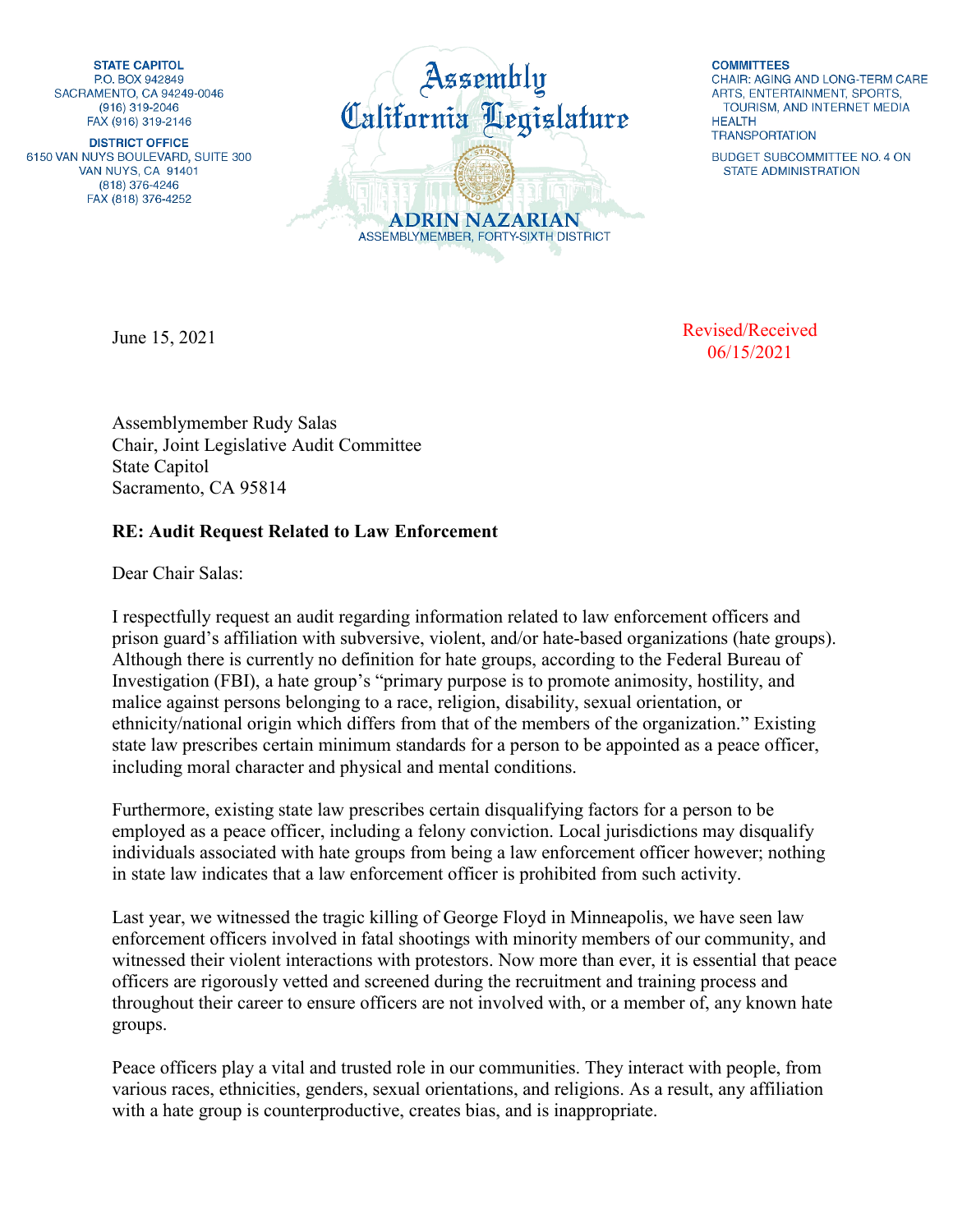Assemblymember Rudy Salas, Chair, JLAC June 15, 2021 Page 2

Therefore, the purpose of this audit is to help ensure that Californians receive law enforcement services that are free from bias and prejudice. At a minimum, the audit's report should include the following regarding any law enforcement officer affiliation with a hate group and practices to promote diversity in law enforcement:

- 1. Review and evaluate the laws, rules, and regulations significant to the audit objectives.
- 2. Determine the actions state entities, such as the California Department of Justice and the California Governor's Office of Emergency Services, take to collect and maintain information about hate groups and their membership. Assess processes for making information about membership in such groups available to local law enforcement and the California Department of Corrections and Rehabilitation (CDCR) for employment screening purposes.
- 3. Assess the sufficiency of guidance—including from the California Commission on Peace Officer Standards and Training—provided to local law enforcement agencies and CDCR related to diversity and screening for associations with hate groups during peace officer recruitment, hiring, and ongoing employment.
- 4. Determine whether any barriers exist for local law enforcement agencies and CDCR to identify and make employment decisions about peace officers and peace officer applicants who are members or associates of hate groups, including but not limited to any barriers in state law.
- 5. For each local law enforcement agency, evaluate the processes for the following:
	- a. Screening peace officer applicants for past or current membership or association with hate groups, collecting information about those associations, and reaching hiring decisions.
	- b. Detecting whether peace officers develop associations with hate groups while employed.
	- c. Recruiting and hiring peace officers to ensure the police force is reflective of its respective communities.
- 6. Assess whether the local law enforcement agencies have implemented effective practices in the following areas:
	- a. Training peace officers about bias and prejudice, and the threats that bias and prejudice can pose to effectively protecting and serving communities.
	- b. Processes to identify biased or prejudicial statements or actions by peace officers—including those alleged in complaints against officers—and intervene through education, disciplinary action, or other means.
	- c. Promoting a diverse and inclusive workforce and culture.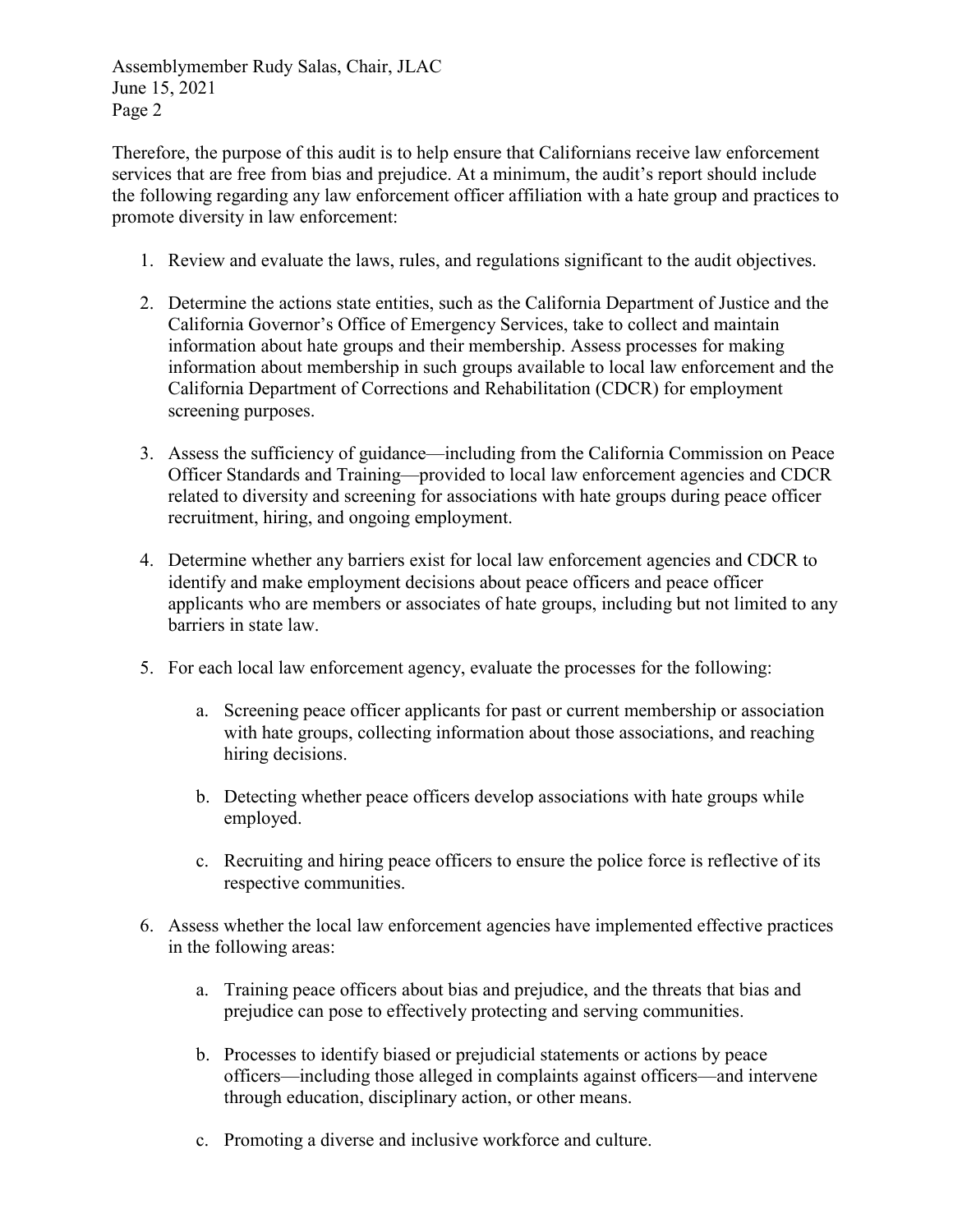Assemblymember Rudy Salas, Chair, JLAC June 15, 2021 Page 3

- 7. For each local law enforcement agency and CDCR, to the extent possible:
	- a. Identify biased or prejudicial statements, postings, or actions by peace officers, including but not limited to those alleged in official complaints.
	- b. Identify past or current membership, association, or participation in any known hate group.
- 8. Review and assess any other issues that are significant to the audit.

I greatly appreciate your time and attention to this matter. Should you have any questions, please contact my office at (916) 319-2046.

Sincerely,

**ADRIN NAZARIAN** Member, 46<sup>th</sup> Assembly District

/ Wc

**KEVIN MCCARTY** Member, 7<sup>th</sup> Assembly District

**PHIL TING** Member, 19<sup>th</sup> Assembly District

**REBECCA BAUER-KAHAN** Member, 16<sup>th</sup> Assembly District

**CRISTINA GARCIA** Member, 58<sup>th</sup> Assembly District

**MARC LEVINE** Member, 10<sup>th</sup> Assembly District

 $2\sqrt{11}$ 

**BILL QUIRK** Member, 20<sup>th</sup> Assembly District

**LORENA GONZALEZ** Member,  $80<sup>th</sup>$  Assembly District

**ASH KALRA** Member, 27<sup>th</sup> Assembly District

**LAURA FRIEDMAN** Member, 43rd Assembly District